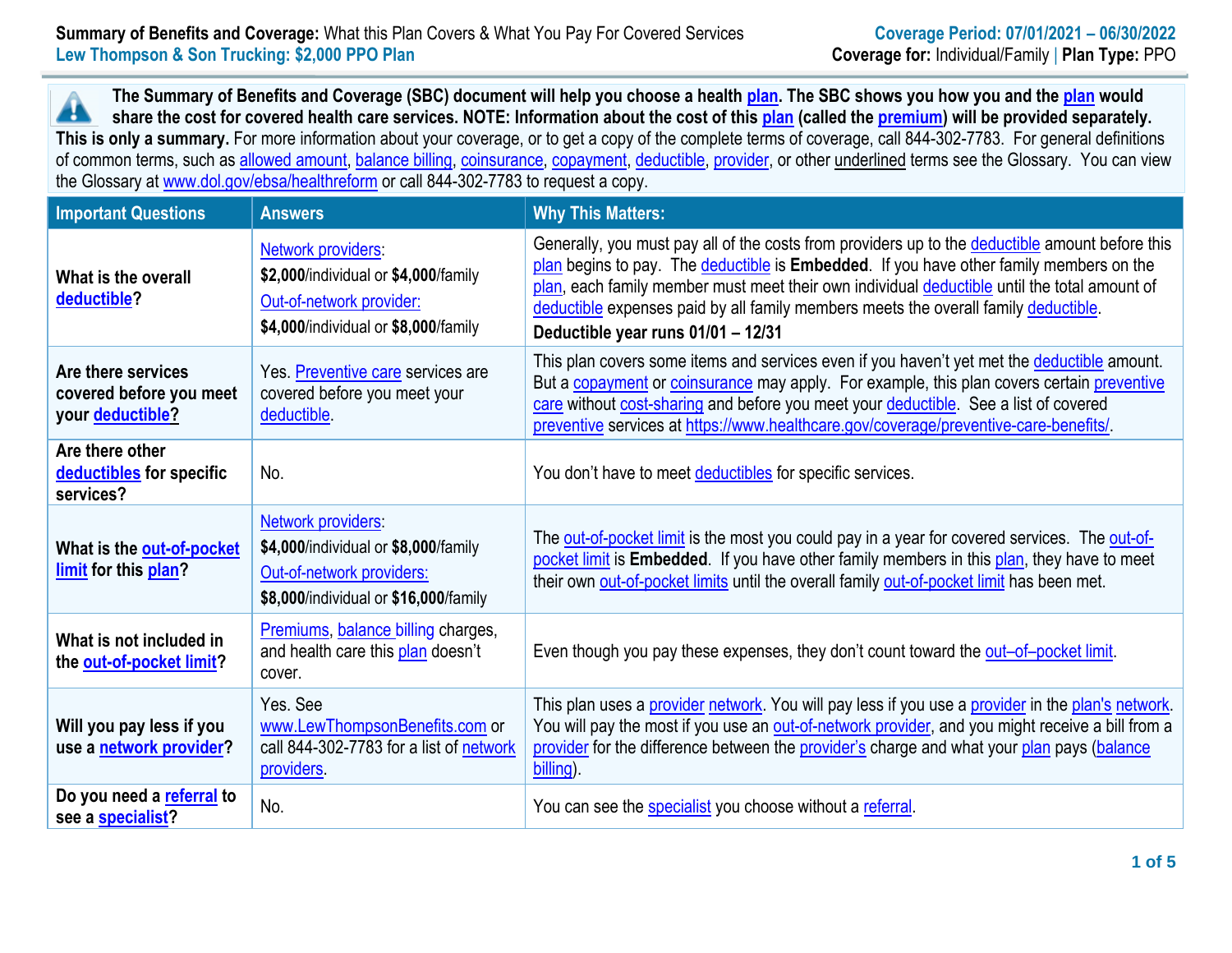All **[copayment](https://www.healthcare.gov/sbc-glossary/#copayment)** and **[coinsurance](https://www.healthcare.gov/sbc-glossary/#coinsurance)** costs shown in this chart are after your **[deductible](https://www.healthcare.gov/sbc-glossary/#deductible)** has been met, if a **[deductible](https://www.healthcare.gov/sbc-glossary/#deductible)** applies. 4

|                                                                |                                                     |                                                                                                                            | <b>What You Will Pay</b> |                                                                                                                                                                    |  |
|----------------------------------------------------------------|-----------------------------------------------------|----------------------------------------------------------------------------------------------------------------------------|--------------------------|--------------------------------------------------------------------------------------------------------------------------------------------------------------------|--|
| <b>Common</b><br><b>Medical Event</b>                          | <b>Services You May Need</b>                        | <b>Out-of-Network</b><br><b>Network Provider</b><br><b>Provider</b><br>(You will pay the least)<br>(You will pay the most) |                          | <b>Limitations, Exceptions,</b><br>& Other Important Information                                                                                                   |  |
|                                                                | Primary care visit<br>to treat an injury or illness | \$25 copayment                                                                                                             | 40% coinsurance          | Deductible does not apply to copayment.<br>Includes associated labs & x-rays.                                                                                      |  |
| If you visit a health                                          | <b>Specialist visit</b>                             | \$50 copayment                                                                                                             | 40% coinsurance          | Deductible does not apply to copayment.                                                                                                                            |  |
| care provider's office<br>or clinic                            | Preventive care/screening/<br>immunization          | No charge                                                                                                                  | 40% coinsurance          | You may have to pay for services that aren't<br>preventive. Ask your provider if the services<br>needed are preventive. Then check what your<br>plan will pay for. |  |
| If you have a test                                             | Diagnostic test<br>(x-ray, blood work)              | 20% coinsurance                                                                                                            | 40% coinsurance          | Diagnostic tests associated with primary care<br>visits are covered at no charge.                                                                                  |  |
|                                                                | Imaging (CT/PET scans, MRIs)                        | 20% coinsurance                                                                                                            | 40% coinsurance          | May require preauthorization.                                                                                                                                      |  |
| If you need drugs to<br>treat your illness or                  | Generic drugs                                       | Retail: \$10/Prescription<br>Mail Order: \$20/Prescription                                                                 |                          | Cost sharing does not apply for preventive<br>Prescriptions. Deductible does not apply to<br>copayment. Retail & Mail Order available up to<br>a 90-day supply.    |  |
| condition                                                      | Preferred brand drugs                               | Retail: \$35/Prescription<br>Mail Order: \$70/Prescription                                                                 |                          |                                                                                                                                                                    |  |
| More information about<br>prescription drug                    | Non-preferred brand drugs                           | Retail: \$60/Prescription<br>Mail Order: \$120/Prescription                                                                |                          |                                                                                                                                                                    |  |
| coverage<br>is available at<br>www.LewThompsonBenefi<br>ts.com | <b>Specialty drugs</b>                              | Retail & Mail Order: \$60/Prescription                                                                                     |                          | Deductible does not apply to copayment.<br>Retail & Mail Order available up to a 30-day<br>supply.                                                                 |  |
| If you have outpatient<br>surgery                              | Facility fee<br>(e.g., ambulatory surgery center)   | 20% coinsurance                                                                                                            | 40% coinsurance          | May require preauthorization.                                                                                                                                      |  |
|                                                                | Physician/surgeon fees                              | 20% coinsurance                                                                                                            | 40% coinsurance          |                                                                                                                                                                    |  |
| If you need immediate                                          | <b>Emergency room care</b>                          | \$350 copayment                                                                                                            | 40% coinsurance          | Deductible does not apply to copayment.                                                                                                                            |  |
| medical attention                                              | <b>Emergency medical transportation</b>             | 20% coinsurance                                                                                                            | 40% coinsurance          | True emergency covered at in-network level.                                                                                                                        |  |
|                                                                | <b>Urgent care</b>                                  | \$50 copayment                                                                                                             | 40% coinsurance          | Deductible does not apply to copayment.                                                                                                                            |  |
| If you have a hospital                                         | Facility fee (e.g., hospital room)                  | 20% coinsurance                                                                                                            | 40% coinsurance          | <b>Preauthorization</b> required.                                                                                                                                  |  |
| stay                                                           | Physician/surgeon fees                              | 20% coinsurance                                                                                                            | 40% coinsurance          | None.                                                                                                                                                              |  |

\* For more information about limitations and exceptions, see the plan or policy document at www.LewThompsonBenefits.com. **2 of 5**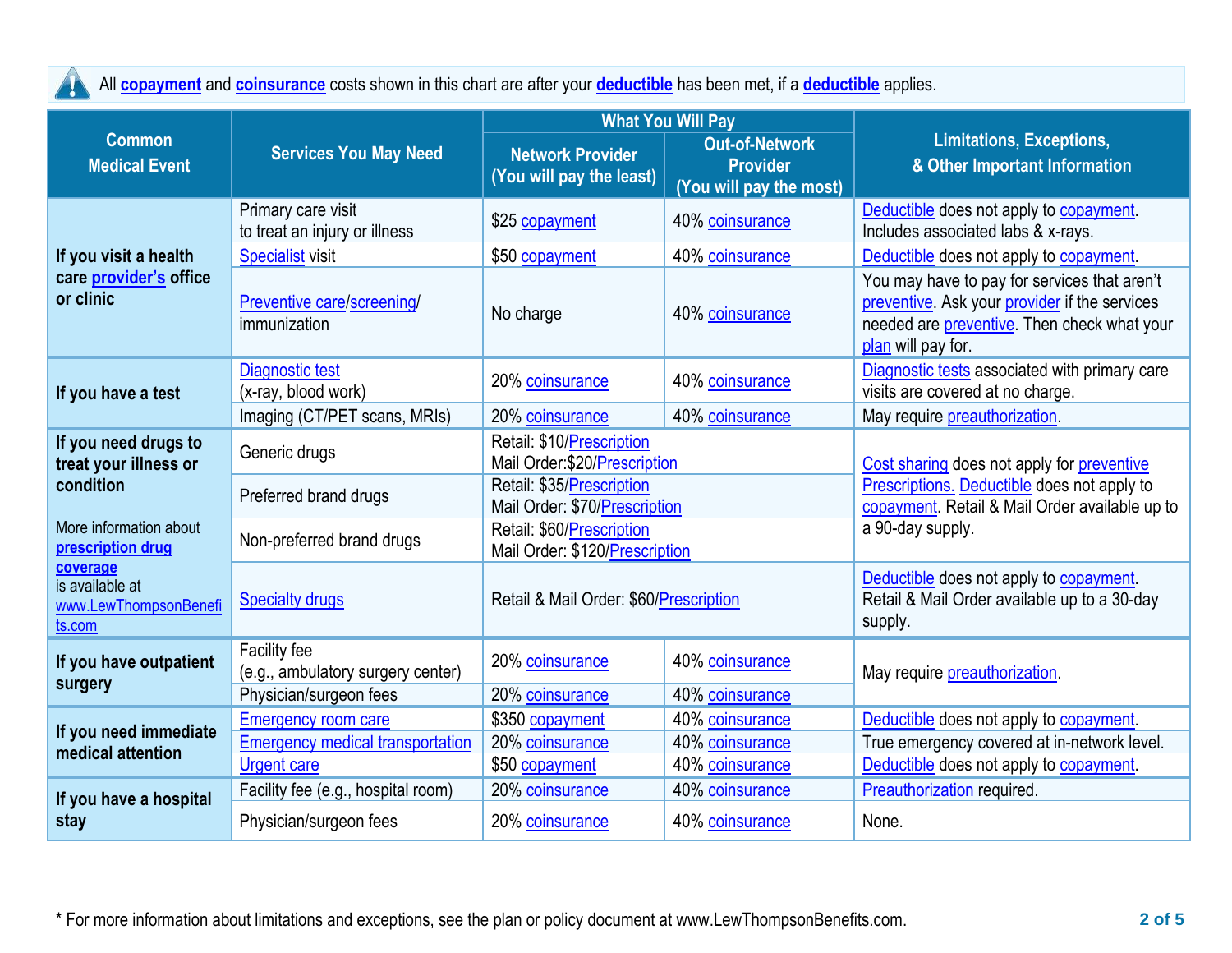|                                                                |                                              |                                                     | <b>What You Will Pay</b>                                            | <b>Limitations, Exceptions,</b><br>& Other Important Information                                                    |  |
|----------------------------------------------------------------|----------------------------------------------|-----------------------------------------------------|---------------------------------------------------------------------|---------------------------------------------------------------------------------------------------------------------|--|
| <b>Common</b><br><b>Medical Event</b>                          | <b>Services You May Need</b>                 | <b>Network Provider</b><br>(You will pay the least) | <b>Out-of-Network</b><br><b>Provider</b><br>(You will pay the most) |                                                                                                                     |  |
| If you need mental<br>health, behavioral                       | <b>Outpatient services</b>                   | \$50 copayment                                      | 40% coinsurance                                                     | Deductible does not apply to copayment.                                                                             |  |
| health, or substance<br>abuse services                         | Inpatient services                           | 20% coinsurance                                     | 40% coinsurance                                                     | <b>Preauthorization</b> required.                                                                                   |  |
|                                                                | Office visits                                | No charge                                           | 40% coinsurance                                                     | Cost sharing does not apply for preventive                                                                          |  |
| If you are pregnant                                            | Childbirth/delivery professional<br>services | 20% coinsurance                                     | 40% coinsurance                                                     | services. Depending on the type of services, a<br>copayment or coinsurance may apply.                               |  |
|                                                                | Childbirth/delivery facility services        | 20% coinsurance                                     | 40% coinsurance                                                     | Maternity care may include tests and services<br>described elsewhere in the SBC.                                    |  |
|                                                                | Home health care                             | 20% coinsurance                                     | 40% coinsurance                                                     | Preauthorization required.                                                                                          |  |
|                                                                | <b>Rehabilitation services</b>               | \$25 copayment                                      | 40% coinsurance                                                     | Occupational/Speech Therapy:                                                                                        |  |
| If you need help<br>recovering or have<br>other special health | <b>Habilitation services</b>                 | \$25 copayment                                      | 40% coinsurance                                                     | Preauthorization required.<br>Physical Therapy: 30 visit limit/year.<br>Chiropractic Services: 24 visit limit/year. |  |
| needs                                                          | <b>Skilled nursing care</b>                  | 20% coinsurance                                     | 40% coinsurance                                                     | Preauthorization required.<br>60 days per year maximum                                                              |  |
|                                                                | Durable medical equipment                    | 20% coinsurance                                     | 40% coinsurance                                                     | None.                                                                                                               |  |
|                                                                | <b>Hospice services</b>                      | 20% coinsurance                                     | 40% coinsurance                                                     | Preauthorization required.                                                                                          |  |
|                                                                | Children's eye exam                          | No Charge                                           | 40% coinsurance                                                     | Limit of 1 routine exam per year.                                                                                   |  |
| If your child needs                                            | Children's glasses                           | <b>Not Covered</b>                                  | <b>Not Covered</b>                                                  | None.                                                                                                               |  |
| dental or eye care                                             | Children's dental check-up                   | <b>Not Covered</b>                                  | Not Covered                                                         | None.                                                                                                               |  |

## **Excluded Services & Other Covered Services:**

|                                                                                                                                                             | Services Your Plan Generally Does NOT Cover (Check your policy or plan document for more information and a list of any other excluded services.) |  |                          |  |                                                                                                                     |  |  |
|-------------------------------------------------------------------------------------------------------------------------------------------------------------|--------------------------------------------------------------------------------------------------------------------------------------------------|--|--------------------------|--|---------------------------------------------------------------------------------------------------------------------|--|--|
|                                                                                                                                                             | Cosmetic surgery                                                                                                                                 |  | <b>Hearing Aids</b>      |  | Long-term care                                                                                                      |  |  |
|                                                                                                                                                             | Weight loss programs                                                                                                                             |  | <b>Bariatric Surgery</b> |  | Non-emergency care when traveling outside the U.S.                                                                  |  |  |
|                                                                                                                                                             | Other Covered Services (Limitations may apply to these services. This isn't a complete list. Please see your plan document.)                     |  |                          |  |                                                                                                                     |  |  |
| Infertility Treatment (correction of physiological abnormalities)<br>Routine Eye Care (one visit/yr covered at no cost for children under<br>the age of 19) |                                                                                                                                                  |  |                          |  | Emergency care when traveling outside the U.S.<br><b>Chiropractic Care</b><br>Private Duty Nursing (inpatient only) |  |  |

\* For more information about limitations and exceptions, see the plan or policy document at www.LewThompsonBenefits.com. **3 of 5**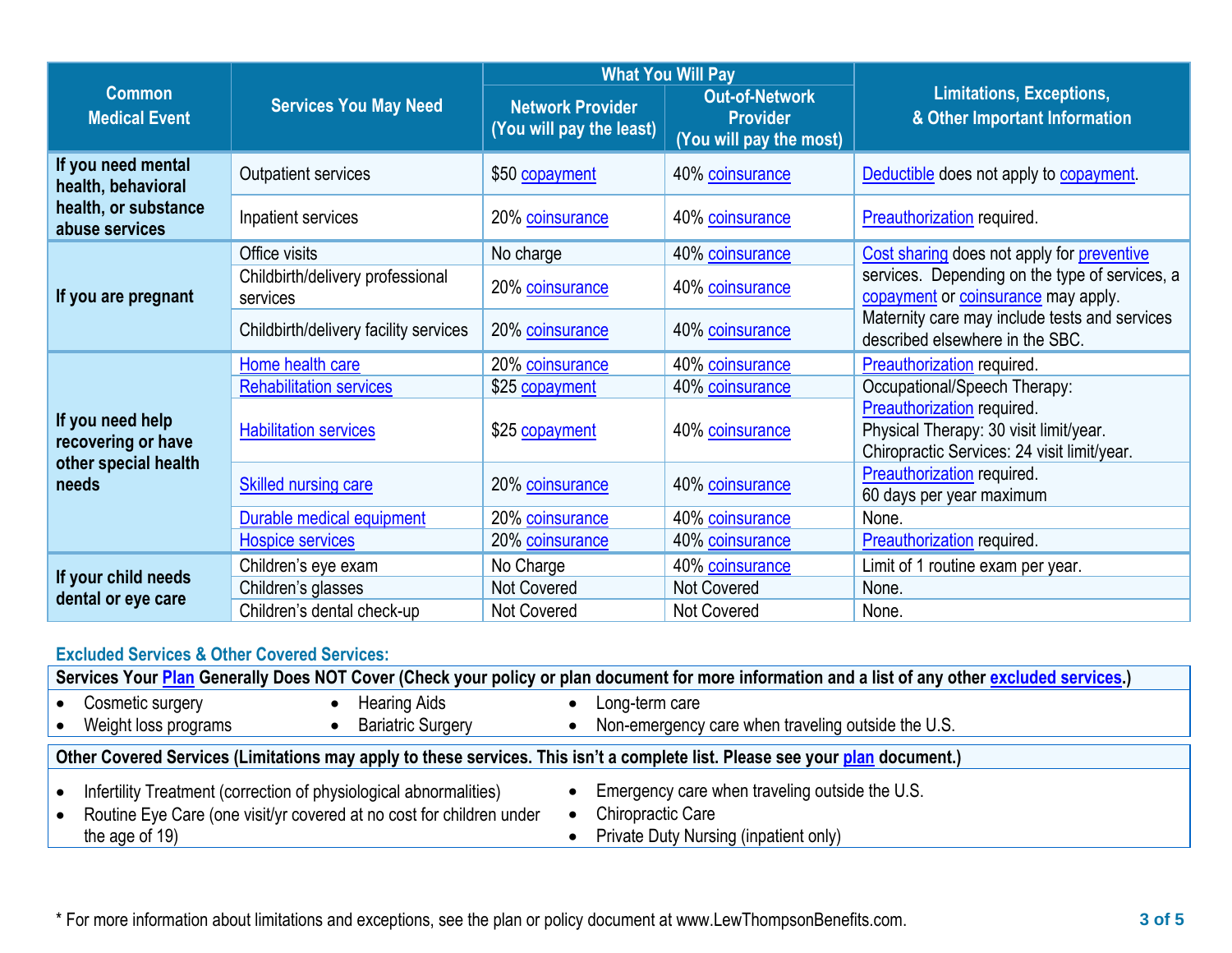Your Rights to Continue Coverage: There are agencies that can help if you want to continue your coverage after it ends. The contact information for those agencies is: Department of Labor's Employee Benefits Security Administration at 1-866-444-EBSA (3272) or [www.dol.gov/ebsa/healthreform.](http://www.dol.gov/ebsa/healthreform) Other coverage options may be available to you too, including buying individual insurance coverage through the Health Insurance [Marketplace.](https://www.healthcare.gov/sbc-glossary/#marketplace) For more information about the [Marketplace,](https://www.healthcare.gov/sbc-glossary/#marketplace) visit [www.HealthCare.gov](http://www.healthcare.gov/) or call 1-800-318-2596.

Your Grievance and Appeals Rights: There are agencies that can help if you have a complaint against your [plan](https://www.healthcare.gov/sbc-glossary/#plan) for a denial of a [claim.](https://www.healthcare.gov/sbc-glossary/#claim) This complaint is called a [grievance](https://www.healthcare.gov/sbc-glossary/#grievance) or [appeal.](https://www.healthcare.gov/sbc-glossary/#appeal) For more information about your rights, look at the explanation of benefits you will receive for that medical [claim.](https://www.healthcare.gov/sbc-glossary/#claim) Your [plan](https://www.healthcare.gov/sbc-glossary/#plan) documents also provide complete information to submit a [claim,](https://www.healthcare.gov/sbc-glossary/#claim) [appeal,](https://www.healthcare.gov/sbc-glossary/#appeal) or a [grievance](https://www.healthcare.gov/sbc-glossary/#grievance) for any reason to your [plan.](https://www.healthcare.gov/sbc-glossary/#plan) For more information about your rights, this notice, or assistance, contact: : Department of Labor's Employee Benefits Security Administration at 1-866-444-EBSA (3272) or [www.dol.gov/ebsa/healthreform.](http://www.dol.gov/ebsa/healthreform)

## **Does this plan provide Minimum Essential Coverage? Yes**

Minimum Essential Coverage generally includes [plans](https://www.healthcare.gov/sbc-glossary/#plan), health insurance available through the Marketplace or other individual market policies, Medicare, Medicaid, CHIP, TRICARE, and certain other coverage. If you are eligible for certain types of Minimum Essential Coverage, you may not be eligible for the [premium tax credit.](https://www.healthcare.gov/sbc-glossary/#premium-tax-credits)

## **Does this plan meet the Minimum Value Standards? Yes**

If your [plan](https://www.healthcare.gov/sbc-glossary/#plan) doesn't meet the [Minimum Value](https://www.healthcare.gov/sbc-glossary/#minimum-value-standard) Standards, you may be eligible for a [premium tax credit](https://www.healthcare.gov/sbc-glossary/#premium-tax-credits) to help you pay for a plan through th[e Marketplace.](https://www.healthcare.gov/sbc-glossary/#marketplace)

## **Language Access Services:**

[Spanish (Español): Para obtener asistencia en Español, llame al 844-302-7783 [Tagalog (Tagalog): Kung kailangan ninyo ang tulong sa Tagalog tumawag sa 844-302-7783 [Chinese (中文): 如果需要中文的帮助,请拨打这个号码 844-302-7783 [Navajo (Dine): Dinek'ehgo shika at'ohwol ninisingo, kwiijigo holne' 844-302-7783

––––––––––––––––––––––*To see examples of how this plan might cover costs for a sample medical situation, see the next section.–––––––––––*–––––––––––

\* For more information about limitations and exceptions, see the plan or policy document at www.LewThompsonBenefits.com. **4 of 5**